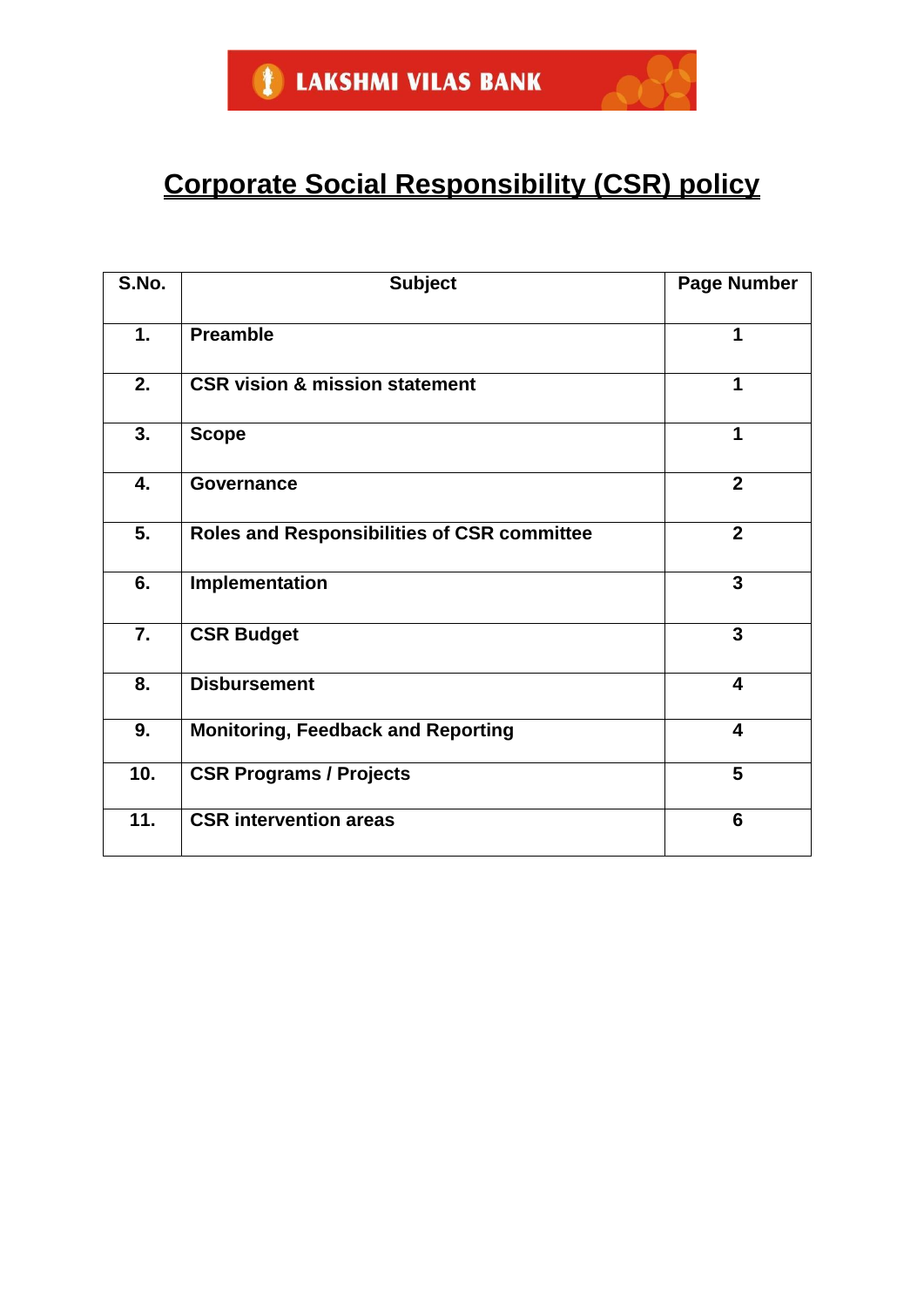

## **Corporate Social Responsibility (CSR) Policy**

#### **1. Preamble**

In India, The concept of CSR is governed by clause 135 of the Companies Act, 2013, which was passed by both Houses of the Parliament, and had received the assent of the President of India on 29 August 2013. The Ministry of Corporate Affairs has notified Section 135 and Schedule VII of the Companies Act 2013 as well as the provisions of the Companies (Corporate Social Responsibility Policy) Rules, 2014 to come into effect from April 1, 2014. The Act defines CSR as activities that promote poverty reduction, education, health, environmental sustainability, gender equality, and vocational skills development.

### **2. CSR vision & mission statement**

Through the CSR projects, our bank intends to contribute in its own small way to the social and economic upliftment of needy individuals / areas, mostly in the places in which it operates.

### **3. Scope**

CSR policy will apply to all projects / programs undertaken as part of the Bank's Corporate Social Responsibility activities. It will be developed, reviewed and updated by reference to relevant codes of Corporate Governance and International standards (or) best practices while keeping it always in line with the CSR Rules (Sec. 135 of Companies Act 2013)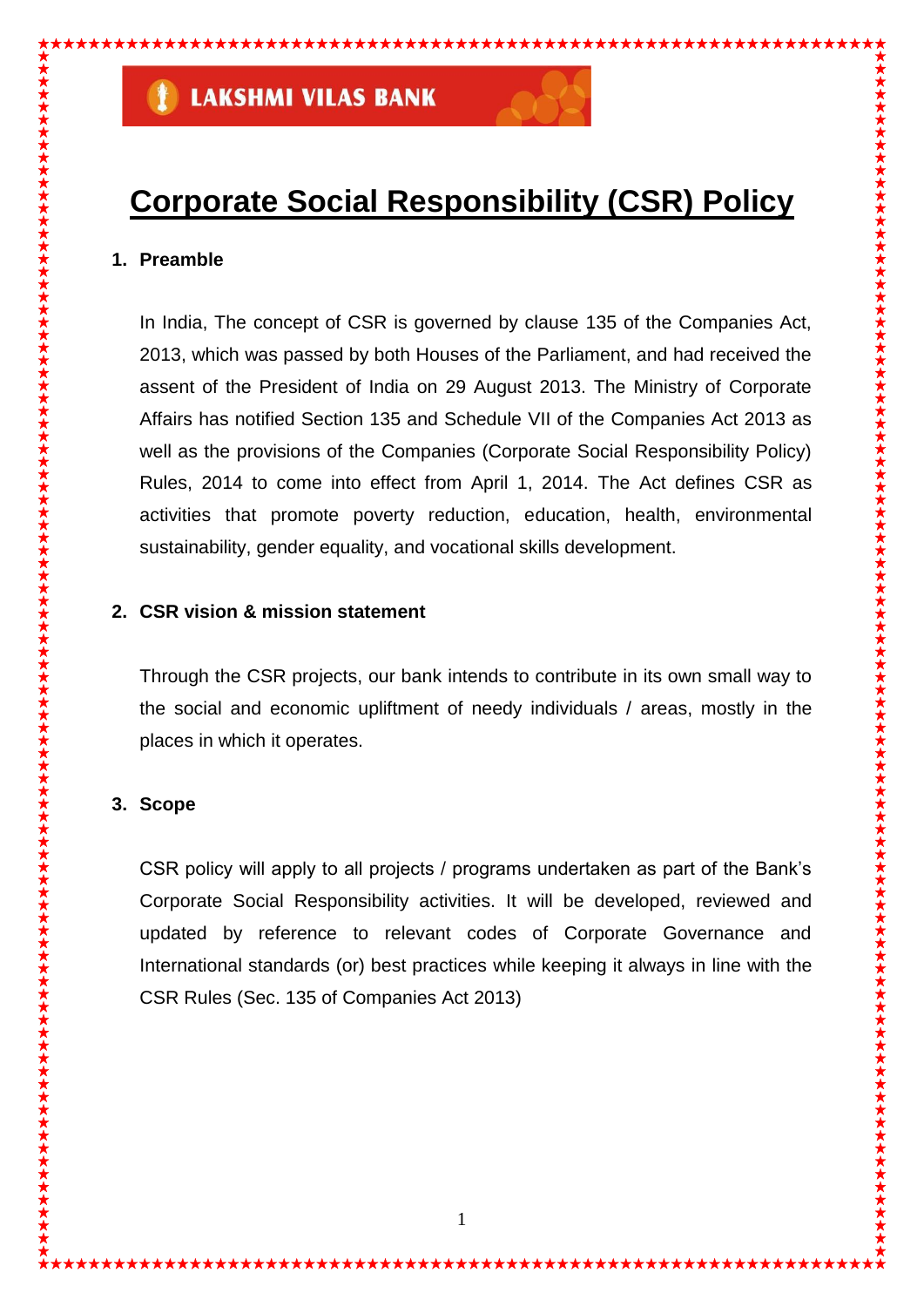## **4. Governance**

Overall Governance of CSR and approving of the CSR policy will be the responsibility of the CSR Committee of the Board. As the Bank's CSR activities evolve further, the policy may be revised with the approval of the CSR committee of the Board.

## **5. Roles and Responsibilities of CSR committee**

The key roles and responsibilities of the CSR Committee would be to implement the CSR policy. Broadly the roles and responsibilities are the following:

- $\checkmark$  Formulation of broad guidelines for selection of the projects, planning, execution, monitoring and evaluation
- $\checkmark$  Selection of projects in accordance with policy framework & guidelines
- $\checkmark$  Finalization of annual budgetary requirement for each project along with the targets
- $\checkmark$  Formulation of strategies for efficient implementation of projects
- Periodic reporting of all CSR Projects, as required

 The CSR committee of the Board has been constituted by the Board with MD& CEO and a few other members of the Board.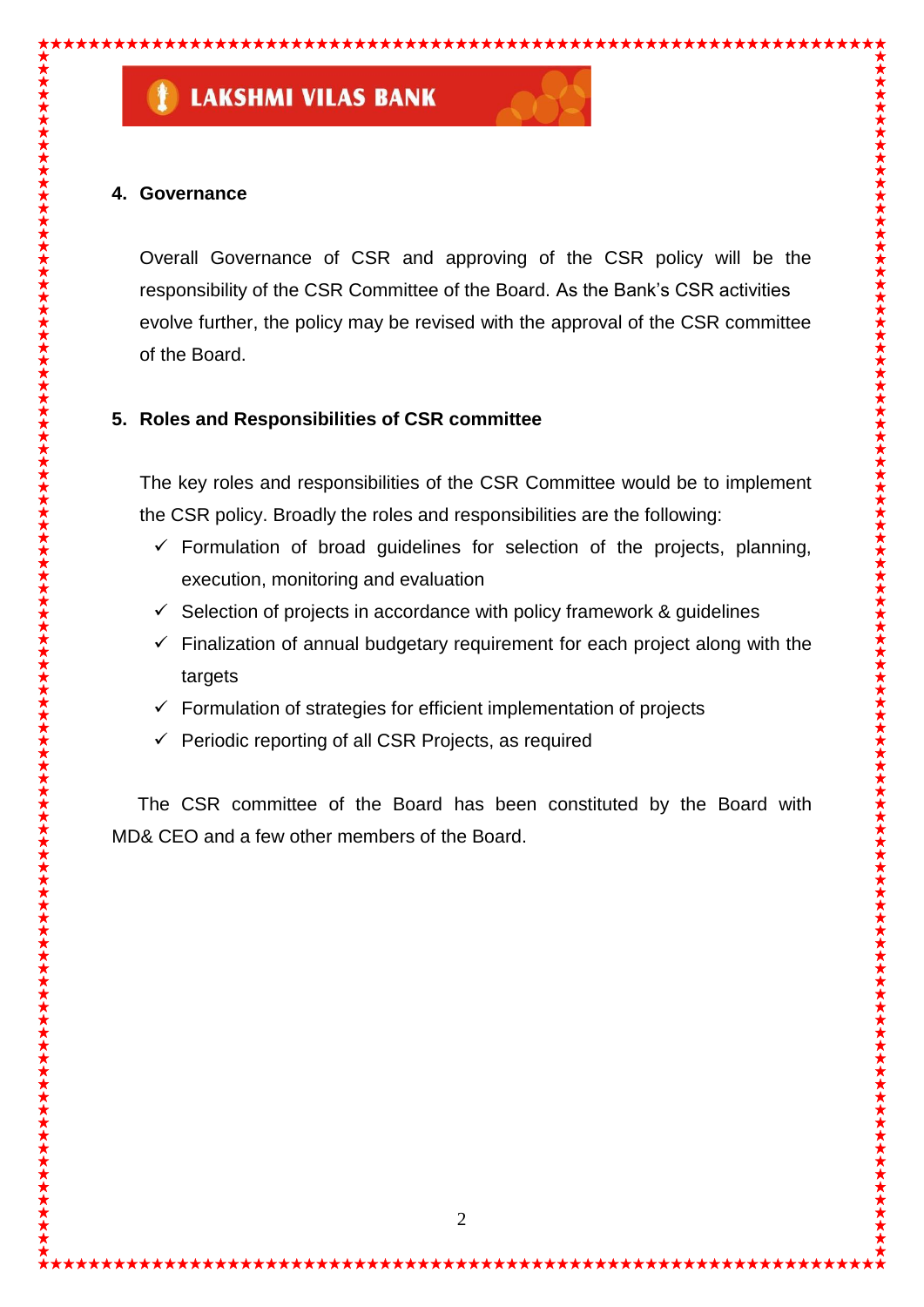## **6. Implementation**

- $\checkmark$  CSR committee shall approve plans for implementation of identified CSR projects efficiently.
- $\checkmark$  Our Bank will try to implement the CSR projects directly (or) by forming a Trust (or) Foundation. Whenever needed may also engage specialized agencies / NGOs / Trusts / Government or Semi Government organizations / private agencies for any assignment, who have requisite expertise of carrying out the identified activities / programmes.
- $\checkmark$  Our Bank may also collaborate with other companies for undertaking identified programmes.

The implementing agency should typically have not less than three years of experience in implementing projects in the respective area. It should preferably be a **"not for profit"** organization. The implementation partner will also be screened by the Bank to ascertain the entity's credibility and its ability to execute the proposed projects. If any CSR activity taken up for implementation is not properly carried out, then our Bank may discontinue funding the project at any time during the course of implementation.

## **7. CSR Budget**

- $\checkmark$  Every year a budget for CSR activities shall be decided by the Board on the recommendation of the CSR Committee. Such budget shall not be less than 2% of the average net profit made by our Bank during the three immediately preceding financial years.
- $\checkmark$  An exclusive account has to be opened and the annual CSR budget amount will be transferred to the account.
- $\checkmark$  Based on the budget allocation, the CSR projects will be planned and the allocation of funds shall be decided by the CSR committee.
- $\checkmark$  The surplus arising out of the CSR projects shall not form part of the business profit of our Bank.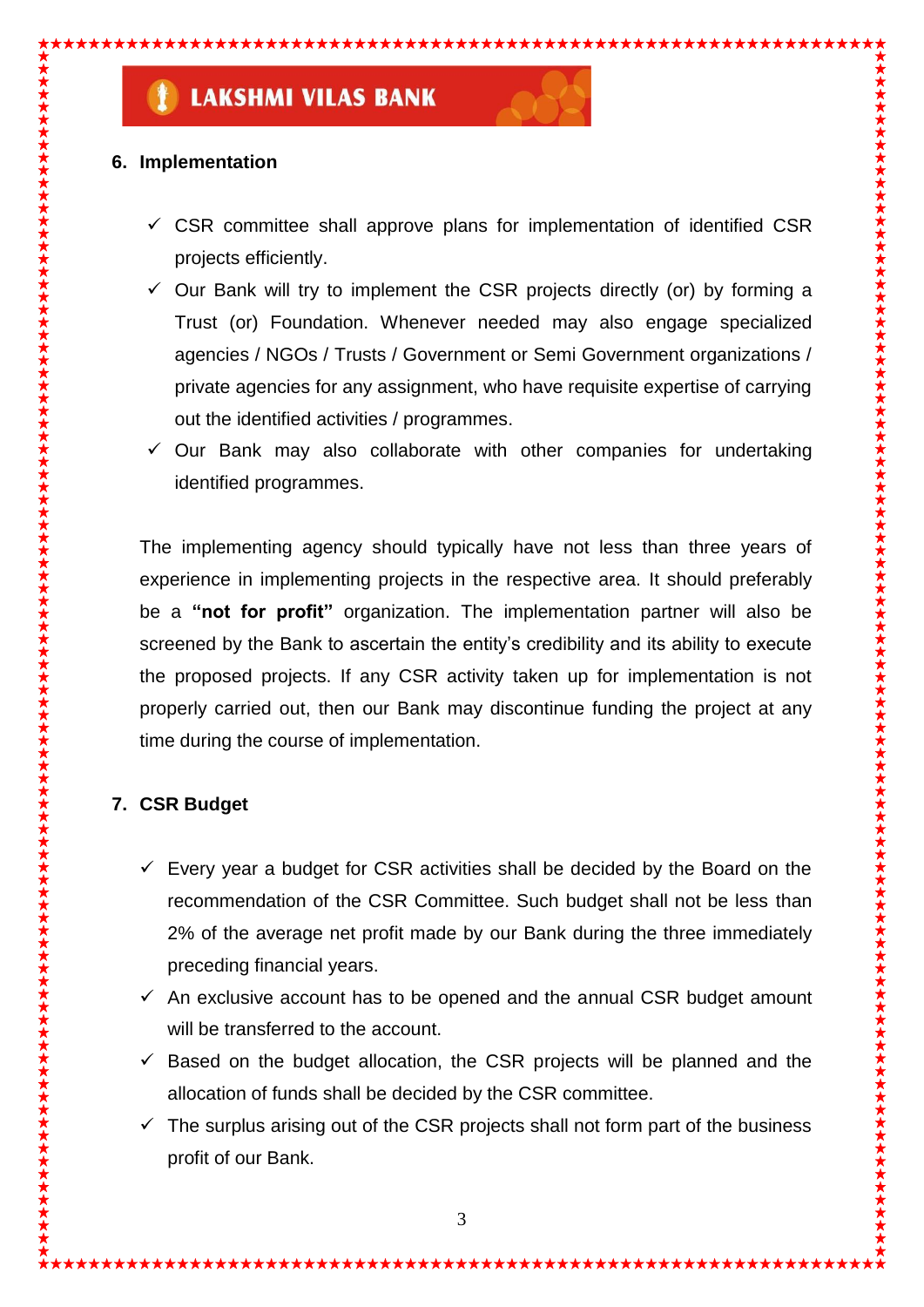- $\checkmark$  Any unspent / unutilized amount of CSR fund of a particular year shall be carried forward to the following year. It will be lapsable after 2 years.
- $\checkmark$  Based upon the CSR projects the budget has to be prepared and same has to be approved by the CSR committee

## **8. Disbursement**

The disbursal of funds will be either in tranched drawdown form or one-time payment depending on the nature and requirement of the project. The terms, conditions and timing of disbursement will be discussed and agreed to with the CSR committee and project teams and will typically form part of the Memorandum of Understanding with the entity implementing the project.

## **9. Monitoring, Feedback and Reporting**

- $\checkmark$  To ensure effective implementation of the CSR Projects undertaken, a monitoring mechanism will be put in place.
- $\checkmark$  Our Bank shall conduct impact studies on a periodic basis, through independent professional third parties/professional institutions, especially on the strategic and high value programmes and will also try to obtain feedback from beneficiaries about the programmes.
- $\checkmark$  The progress report of CSR Projects under implementation in the format given in Annexure shall be placed before the Board on quarterly basis.
- $\checkmark$  CSR initiatives of our Bank will be reported in our Annual report.
- $\checkmark$  CSR functions of our Bank will be co-ordinated and monitored by the CSR committee for the successful implementation. The CSR committee will meet at least once in a quarter.

**In order to assist the CSR committee, the department suggests to establish a special committee known as "Working Committee" and their responsibilities are given below:**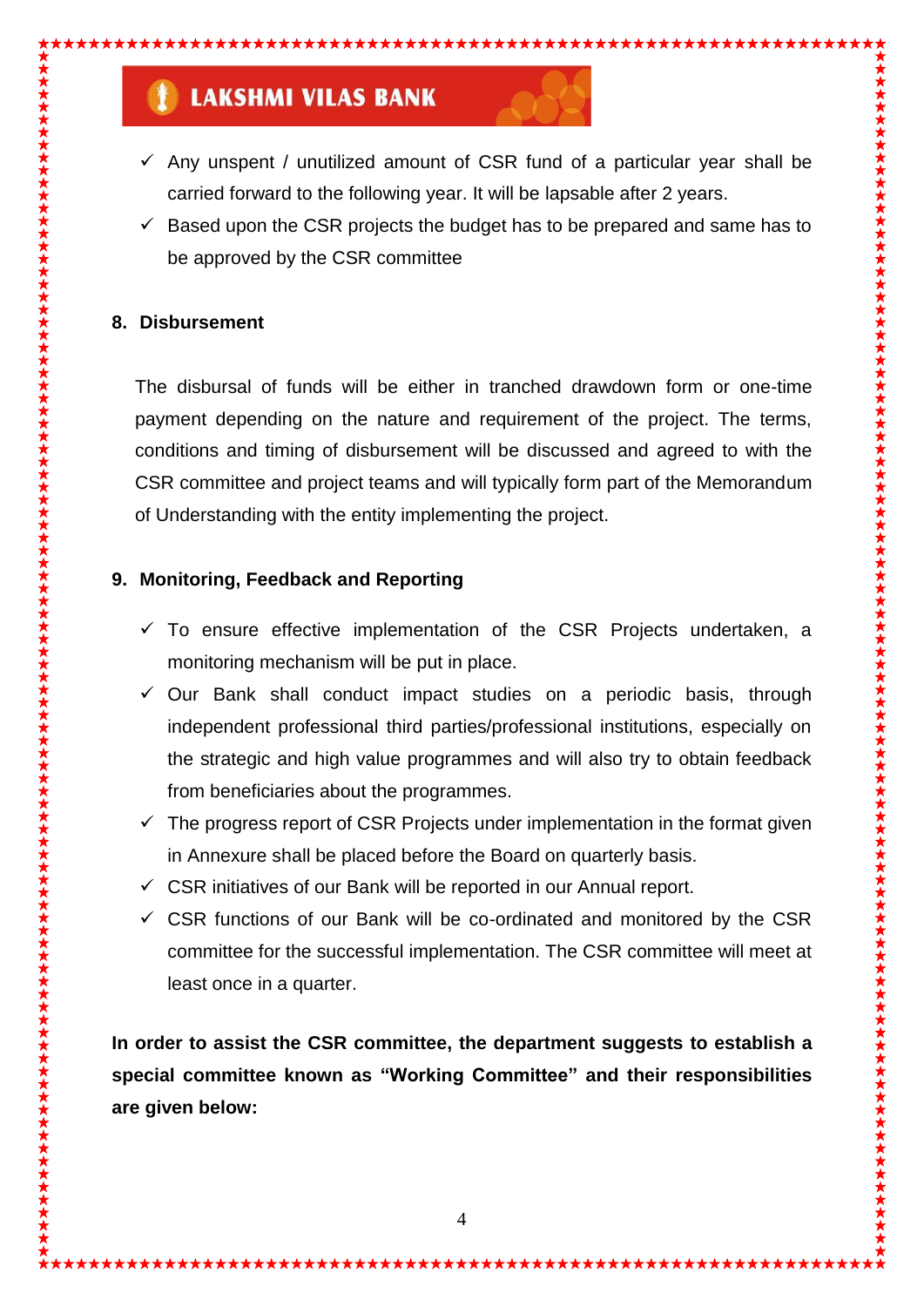- $\checkmark$  Working Committee shall build and put the policy framework in place in consultation with and under the guidance of the CSR Committee.
- $\checkmark$  Working Committee will monitor the progress of CSR projects under implementation and report the same to CSR Committee.
- $\checkmark$  Working Committee will coordinate with different Central, State Government Departments and all other stakeholders including service providers for successful implementation of CSR Projects.
- $\checkmark$  Working Committee will be responsible for mobilizing volunteers and facilitating the CSR activities in various states.
- $\checkmark$  Working Committee shall provide recommendation regarding target group, geography and what sectors or issues it wishes to address.
- $\checkmark$  Working Committee shall provide recommendation on selection of the projects, planning, execution, monitoring and evaluation.
- $\checkmark$  Further, Working Committee shall be responsible for making recommendation to update the policy in the light of change in the applicable laws/rules/ guidelines.
- $\checkmark$  The members of the Working Committee may be appointed / changed from time to time by the MD & CEO of our Bank.

## **10. CSR Programs / Projects**

The Bank is highly supportive of the involvement of its employees in its CSR initiatives and in community activities / charities of their choice and will therefore proactively engage with employees and other key stakeholders to solicit their active involvement in the Bank's CSR programs. The CSR committee will consider and approve (in line with the guidelines given below), CSR programs / projects to be undertaken during the year.

- $\checkmark$  The Bank will ensure that its CSR projects are non discriminatory in nature and do not have any restrictive political or religious affiliations.
- $\checkmark$  The programs / projects will be within the areas recommended / listed by the CSR committee and mentioned in the Policy.
- $\checkmark$  CSR programs / projects will be beyond business as usual.